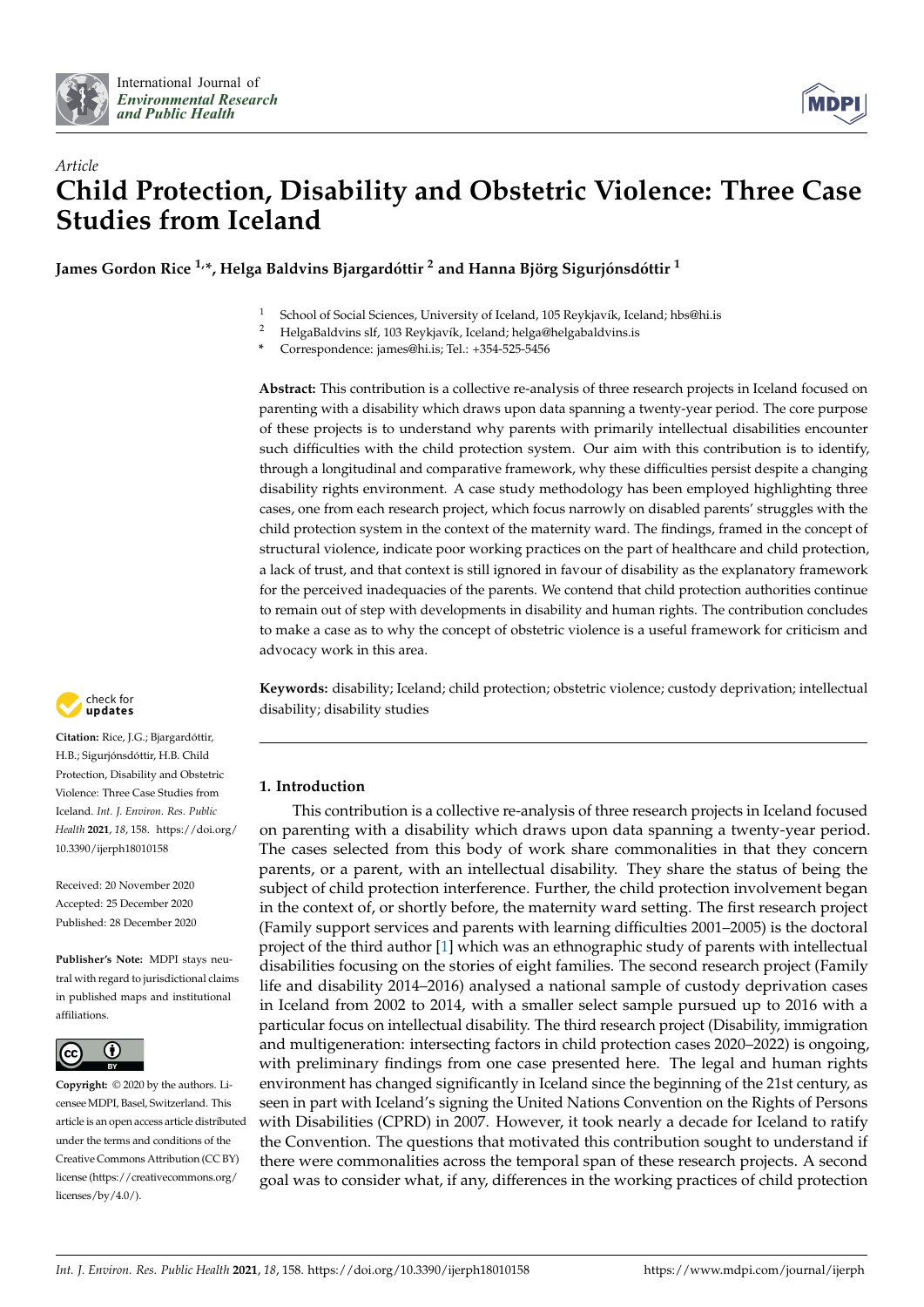were evident, and if so if they could be linked to the changing legal and human rights environment in Iceland over the last two decades.

# *1.1. Background and Theoretical Framework—Disability and Child Protection*

Previous evidence indicates that the children of parents with intellectual disabilities have been removed from their parents' care at disproportionate rates compared with other parents [\[2](#page-12-1)[–4\]](#page-12-2). Evidence is lacking which demonstrates a clear correlation between IQ (intelligence quotient) level and parenting ability [\[5\]](#page-12-3), and that with proper and tailored support parents with intellectual disabilities (ID) can provide adequate care [\[6](#page-12-4)[,7\]](#page-12-5). When parents with ID come into contact with child protection, custody termination is not an unusual outcome. In such cases evidence of abuse or neglect is either lacking or the reference to disability or low IQ acts as a form of proxy evidence of the risk of abuse or neglect. Once a child protection (CP) case has been opened, it is exceedingly difficult to prevent an outcome of custody deprivation, even if the accusations of neglect have been refuted or the parents have demonstrated progress in support programmes and have co-operated with the child protection authorities. Common interpretations for these outcomes point to discriminatory attitudes and stigmas about disability, and intellectual disability in specific, which hold the disabled parents across the board are incapable or incompetent in the parenting role [\[8,](#page-12-6)[9\]](#page-12-7). Research points to the factors of improper or insufficient support and lack of training on the part of CP and support staff [\[10](#page-12-8)[–14\]](#page-13-0) and flawed or lacking disability assessments during CP investigations [\[15\]](#page-13-1). Deficiencies in regard to CP investigation techniques, parenting capacity and risk assessment procedures have been noted in general [\[16\]](#page-13-2) and which are intensified in the context of parents with ID [\[9,](#page-12-7)[17–](#page-13-3)[20\]](#page-13-4).

#### *1.2. Structural and Obstetric Violence*

We have also drawn inspiration from the sociologist Johan Galtung's work [\[21\]](#page-13-5) on structural violence. While Galtung does not specifically consider disability, his triangle of violence is a helpful framework in which he posits that direct violence is equally dependent upon structural violence as well as cultural violence. Direct violence, such as an act of forcefully removing a child from its birth parents, is only comprehensible if one considers the context of indirect structural violence that allows these acts to occur (e.g., institutionalised forms of disablism, sexism, racism, labour exploitation, etc.) and the ideologies and discourses of cultural violence which informs, legitimates and justifies these violent outcomes. Galtung's observation that structural violence "*is built into the structure and shows up as unequal power and consequently as unequal life chances*" ([\[21\]](#page-13-5), p. 171) for us aptly articulates the processes and the effects upon outcomes that we have observed in cases where parents have unfairly lost the custody of their children and have been denied the possibility of being parents on the basis of disability.

Our focus on interpreting the removal of children from parents on the basis of disability as structural violence also led us to consider the body of work that advances the concept of obstetric violence. The concept of obstetric violence has increasingly entered into the vocabulary of legal systems in the early 21st century since its first introduction in Venezuela in 2007 [\[22\]](#page-13-6). The small but growing literature on obstetric violence shares a focus on some common issues, such as the over-medicalisation of the birth process (a pathological rather than natural view of the birth process; excessive or unnecessary use of drugs or other medical procedures), harsh treatment (forceful or aggressive handling of the body by staff; negative comments made to mothers; value judgements) and issues of consent (the use of medical procedures during the birthing process without full and informed consent), which are concerns that have been raised by international organizations such as the World Health Organization since the 1980s [\[23\]](#page-13-7). A common theme within this literature is the desire to articulate the negative experiences of women concerning the birth processes as violence, rather than mistreatment or malpractice, and to include within the analysis issues often dismissed as trivial or non-violent, such as dehumaniza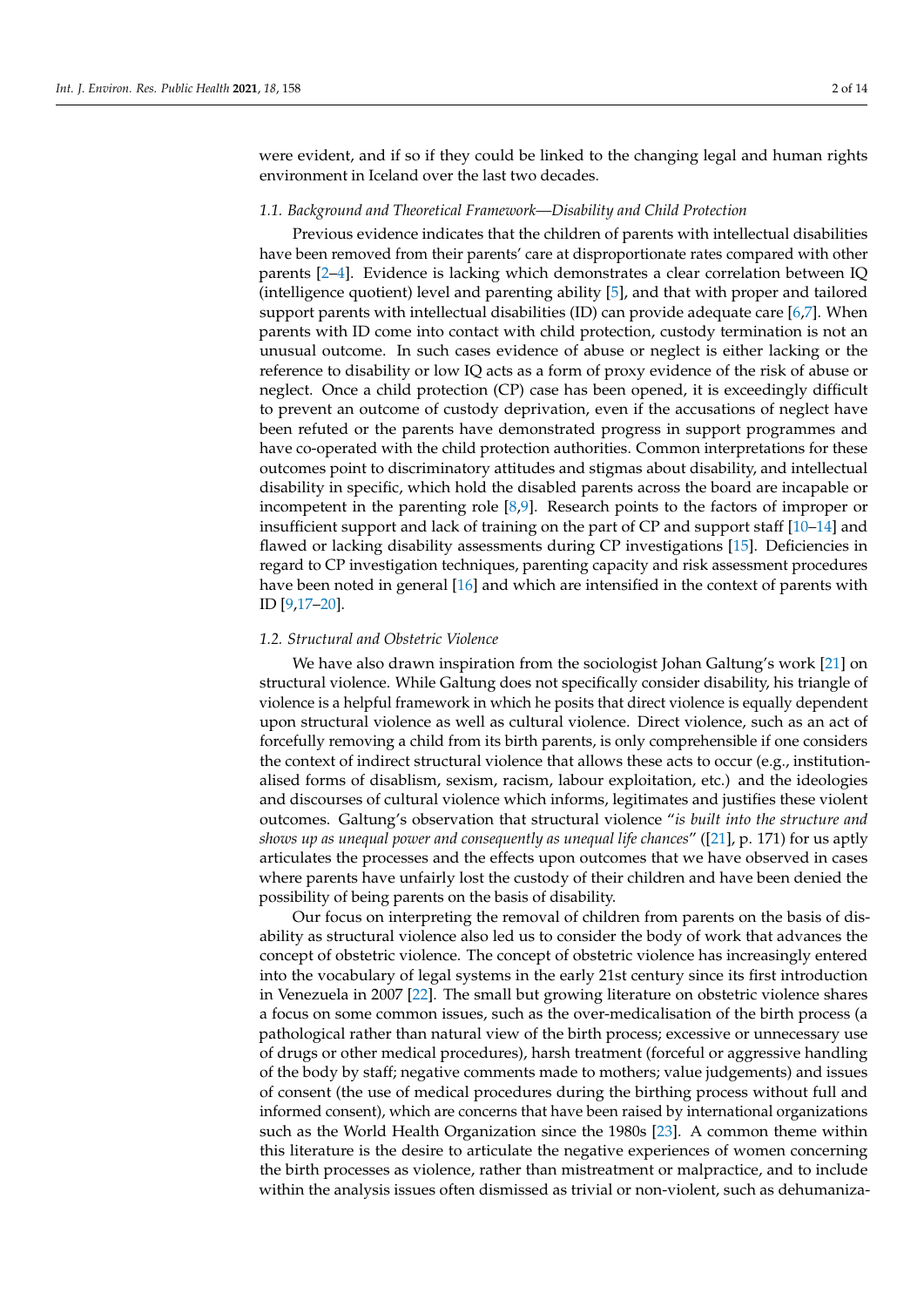tion, loss of autonomy and discursive forms of violence discussed by some scholars as microaggressions [\[24\]](#page-13-8). Chadwick [\[25\]](#page-13-9) argues that the "*use of the controversial term 'obstetric violence' over more neutral labels such as 'mistreatment' is part of a deliberate move to confront problematic practices, which have often been hidden, invisible and unacknowledged, as forms of violence*" ([\[25\]](#page-13-9), p. 423). Galtung concedes that social injustice could be used synonymously with structural violence  $[21]$  (p. 171), but as Chadwick suggests the use of the term violence is intentional in order to articulate a level of gravitas that may be less apparent with a term like injustice or discrimination. Obstetric violence appears to be directed to a higher and more intense degree toward marginalized women in regard to class, rural status, and race or ethnic minority/indigenous status [\[24–](#page-13-8)[27\]](#page-13-10). The factor of physical disability does appear in the small literature on obstetric violence and disability [\[28,](#page-13-11)[29\]](#page-13-12), but much less so intellectual disability.

#### *1.3. Disability and Human Rights*

An important background to our research projects, and this contribution in particular, is the changing social and legal environment. Icelandic disability legislation in the latter part of the 20th century generally reflected Nordic, European and international developments in the area of services as well as human rights [\[1,](#page-12-0)[30\]](#page-13-13). This can be seen with important milestone legislation in Iceland that reflected the rising influence of the ideology of normalization, deinstitutionalization and community living in the 1960s and 70s [\[30\]](#page-13-13). However, this growing awareness of the equality issues faced by disabled people did not extend toward the area of parenting. No legislation in Iceland during this time referred to the right of disabled people to be parents ([\[1\]](#page-12-0), p. 14). Arguably, the ideological legacy in Iceland that governed the approach to parenting with a disability, particularly intellectual disabilities, is the eugenics movement that was dominant in the Nordic countries in the early to midpart of the 20th century [\[1\]](#page-12-0). Preventative measures such as sterilization and sex-segregated institutions were utilized as a way in which to prevent people with intellectual disabilities from becoming parents. This eugenic inspired approach remained dominant in Icelandic legislation and practices until the 1970s and 80s ([\[9\]](#page-12-7), p. 79), yet traces of this thinking can still be found in the present. For example, the current working definition of neglect by the child protection authorities in Iceland includes leaving a child in the care of someone with ID [\[31\]](#page-13-14).

Iceland signed the United Nations Convention on the Rights of Persons with Disabilities in 2007 and ratified the Convention in 2016. The CRPD is rather broad in scope and Theresia Degener contends: "*It is the first human rights instrument which acknowledges that all disabled persons are right holders and that impairment may not be used as a justification for denial or restrictions of human rights*" ([\[32\]](#page-13-15), p. 1). Leslie Francis [\[33\]](#page-13-16) argued that Article 23 of the CRPD (Respect for home and the family) and Article 12 (Equal recognition before the law) are of particular importance for parents with ID. Article 23 holds that State Parties are required to eliminate discrimination in the area of the family and parenthood, ensuring that disabled people are able to maintain guardianship of children. Francis continues that it is Article 12 that provides a legal model as to how this can be achieved, as Article 12 touches directly on the key challenges faced by parents with ID in the context of child protection cases: the right to equal recognition before the law, their right to enjoy legal capacity on the basis of others, and the provision of access to support to ensure that they can exercise their legal capacity [\[33\]](#page-13-16) (p. 22). Article 5 specifies reasonable accommodation as an obligation necessary to achieve equality and that the lack thereof constitutes discrimination: "*This clearly demonstrates that reasonable accommodation is not conceived as an exception to the prohibition of discrimination, but as an intrinsic element of the duty of equal treatment*" ([\[34\]](#page-13-17), p. 7).

# **2. Methods**

The cases presented here for re-analysis have been selected and drawn from three research projects in Iceland. The methodology of each project is somewhat different, as is the time period in which the research took place. However, we are pursuing a re-analysis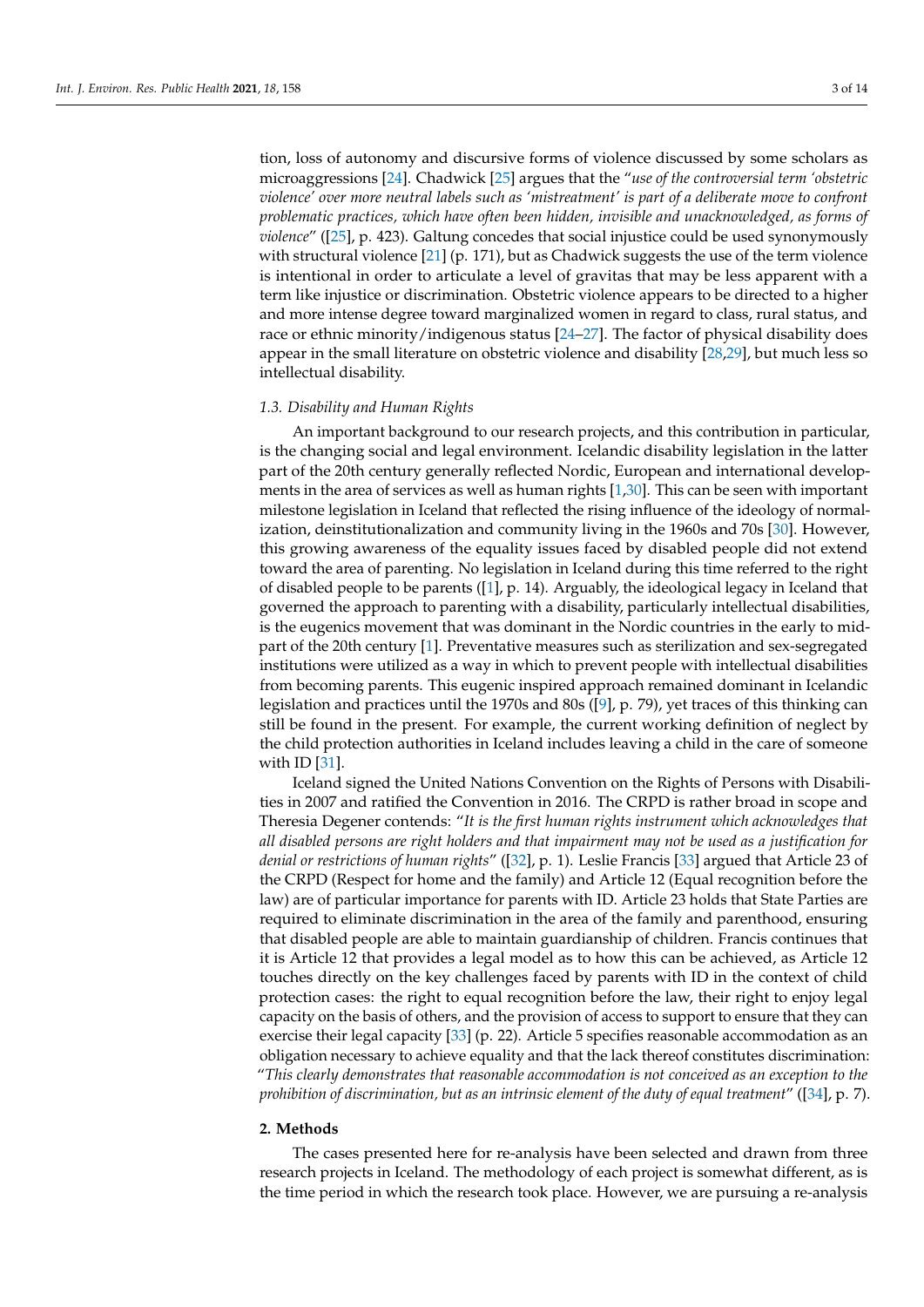of these cases as a collective in order to examine why parents with intellectual disabilities continue to struggle with the child protection system despite a changing human rights environment. The specific methodology and a brief description of the context of each case follows, after which our collective case study methodology for this contribution is detailed.

#### *2.1. Case Study One: Stuck in the Hospital*

The first case is drawn from the project Family support services and parents with learning difficulties. The data were collected over the period of 2001 to 2003. The first stage of the project involved interviews with a sample of eight families that included parents with intellectual disabilities to collect and analyse their views on the support and services they received. The parents were recruited as random participants through five social services agencies, satisfying the criteria that they had children under the age of 16 and were receiving support from their municipality. The second stage involved focus group interviews with those who provided support to the families, followed by participant observation in the home where services were provided, and concluding with an analysis of relevant documents written about the families during the time of the study.

The case presented here concerned a couple with intellectual disabilities in their mid to late 20s at the time. When the woman became pregnant (first child), social services were contacted by the expectant mother's mother as the larger family on both sides knew the couple would need support. None of the family members anticipated that their request for support would ultimately lead to permanent custody deprivation of the couple's child. The third author conducted interviews with all relevant parties (parents, extended family, maternity ward staff, social services, child protection, legal professionals, among others) after the couple lost custody of their new-born child.

#### *2.2. Case Study Two: The Multigeneration Effect*

The events of the second case presented here occurred roughly a decade later and was analysed within the project Family life and disability (2014–2016). The core dataset was a national sample of custody deprivation cases in Iceland from 2002 to 2014 (n. 57), with a smaller select sample pursued up to 2016 with a particular focus on ID. The project was an exercise in critical discourse analysis [\[35\]](#page-13-18), but employed at the start a grounded theory approach inspired by Glaser and Strauss [\[36\]](#page-13-19) with later insights provided by Charmaz [\[37\]](#page-13-20). The original intent was to compare and contrast what, if any, differences were evident in how custody deprivation cases were worked through comparing cases that concerned disabled parents with other cases. The cases were read line-by-line in sessions by the first and third authors, taking notes, constructing timelines of events, and comparing and contrasting cases. Through this process we constructed codes out of which we built thematic analyses which were in turn applied to selected cases. This resulted in a number of publications, each of which reflected one of our major thematic analyses such as stigma [\[9\]](#page-12-7), case evidence construction [\[38\]](#page-13-21), and the use of notifications [\[17\]](#page-13-3).

The case presented here concerned two parents with ID. They had been together over a decade and, at the time, had a stillborn child the year earlier before the pregnancy that is the focus here. As with the prior case, a notification to CP was made concerning fears by healthcare staff about the couple's child rearing abilities as the result of their impairments. In this case both parents had a history of interference in their lives from child protection since they were themselves children.

#### *2.3. Case Study Three: An Unexpected Pregnancy*

The third case presented here for analysis was selected from the research project Disability, immigration and multigeneration: intersecting factors in child protection cases, which is currently ongoing at the time of writing. This project was in many ways inspired by the first two, acting as an extension to pursue further themes that emerged but were not adequately explored in our earlier publications, such as the multi-generational effects of custody deprivation and the factor of immigrant parents who were often implied in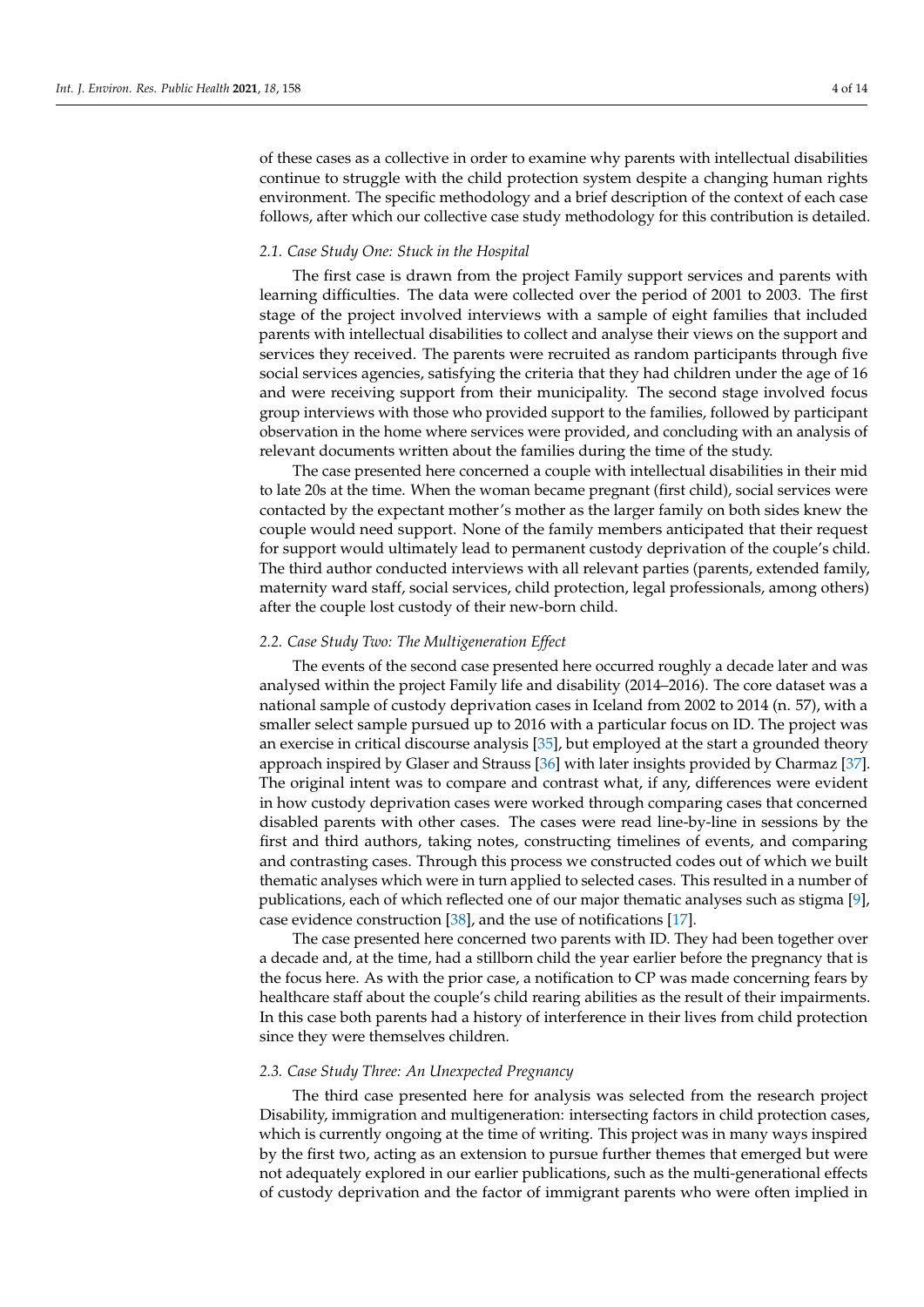various ways to be disabled. This project employs a case study methodology as well as semi-structured interviews with parents and legal professionals.

The case presented here concerns a single woman in her late 30s with a number of diagnoses, including mild ID and autism. The case unfolded in late 2019. Two notifications to child protection were made about the mother by healthcare and support agencies after she presented herself at the emergency ward of a hospital complaining of abdominal pain. Her pregnancy was diagnosed by staff of the emergency ward, after which she shortly gave birth. The rights protection officer for disabled people of this region of Iceland contacted the second author, who acted as the mother's lawyer and advocate. Child protection's plan was to immediately place the infant into temporary care, due to the mother's supposed lack of ability and the maternity ward staff's view that the mother presented a danger to the child.

#### *2.4. Collective Case Study Methodology*

The particular methodologies and the timeframes of the case studies vary, but the focus on parents with intellectual disabilities and their struggles with the child protection system remain the same. Our aim is to produce a synthesis of this body research to help to identify the factors that persist over time and allow these difficulties to continue. Following the lead of Hyett, Kenny and Dickson-Swift [\[39\]](#page-13-22), we see instrumental case studies as useful in order to shed light on specific issues, whereas the collective refers to cases "*studied as multiple, nested cases, observed in unison, parallel, or sequential order*" ([\[39\]](#page-13-22), p. 2). They advise researchers who use this collective case study approach to "*seek out what is common and what is particular about the case. This involves careful and in-depth consideration of the nature of the case, historical background, physical setting, and other institutional and political contextual factors*" ([\[39\]](#page-13-22), p. 2). The cases we have purposefully selected share commonalities in that they concern parents or a parent with ID in Iceland who became a concern for the child protection system in the context of the maternity ward setting. The cases we selected exemplified many of the patterns we noted in our collective research; we also selected cases for which we had particularly detailed information. Following Boblin et al. [\[40\]](#page-13-23) we have engaged in a form of triangulation in which "*varied sources of data are collected and analysed to obtain multiple perspectives and points of view to obtain a holistic understanding of the phenomenon being researched*" ([\[40\]](#page-13-23), p. 1270). Triangulation is arguably problematic when the data are drawn from different research projects. However, Diefenbach [\[41\]](#page-13-24) argues that is part of the nature of what triangulation is: "*data sources (e.g., data collected from different persons, or at different times, or from different places), using different methods (e.g., observation, interviews, documents, etc.), using different researchers, applying different theories, and using different types of data*" ([\[41\]](#page-13-24), p. 882) which opens the door for numerous research possibilities.

# *2.5. Accounting for Bias*

Bias arguably plays a role in all qualitative research in general and which has engendered criticisms as well as counter-arguments. There is not adequate space to present a comprehensive overview of the issues, but we are sympathetic to the position advocated by Diefenbach [\[41\]](#page-13-24) who contends that bias will always be an inherent part of qualitative research, in terms of individual scholars, their positionalities and political or ethical orientations: "*There is no such thing like value-free or neutral social sciences and it is simply not possible to distinct social research and theory from social practice*" [\[41\]](#page-13-24) (p. 889). Diefenbach contends that since it is impossible to remove the human factor from qualitative research, the issue then becomes to make this clear and its implications for methods and analysis.

A critical disability studies perspective always implies the position that the researcher is working towards the interests of disabled people, but that this must be made clear, "*stating clearly their ontological and epistemological positions and ensuring that the choice of research methodology and data collection strategies are logical, rigorous and open to scrutiny*" [\[42\]](#page-13-25). Stevenson contends [\[43\]](#page-13-26) that researchers in the emancipatory research paradigm make a commitment to stand alongside oppressed populations and to work as co-participants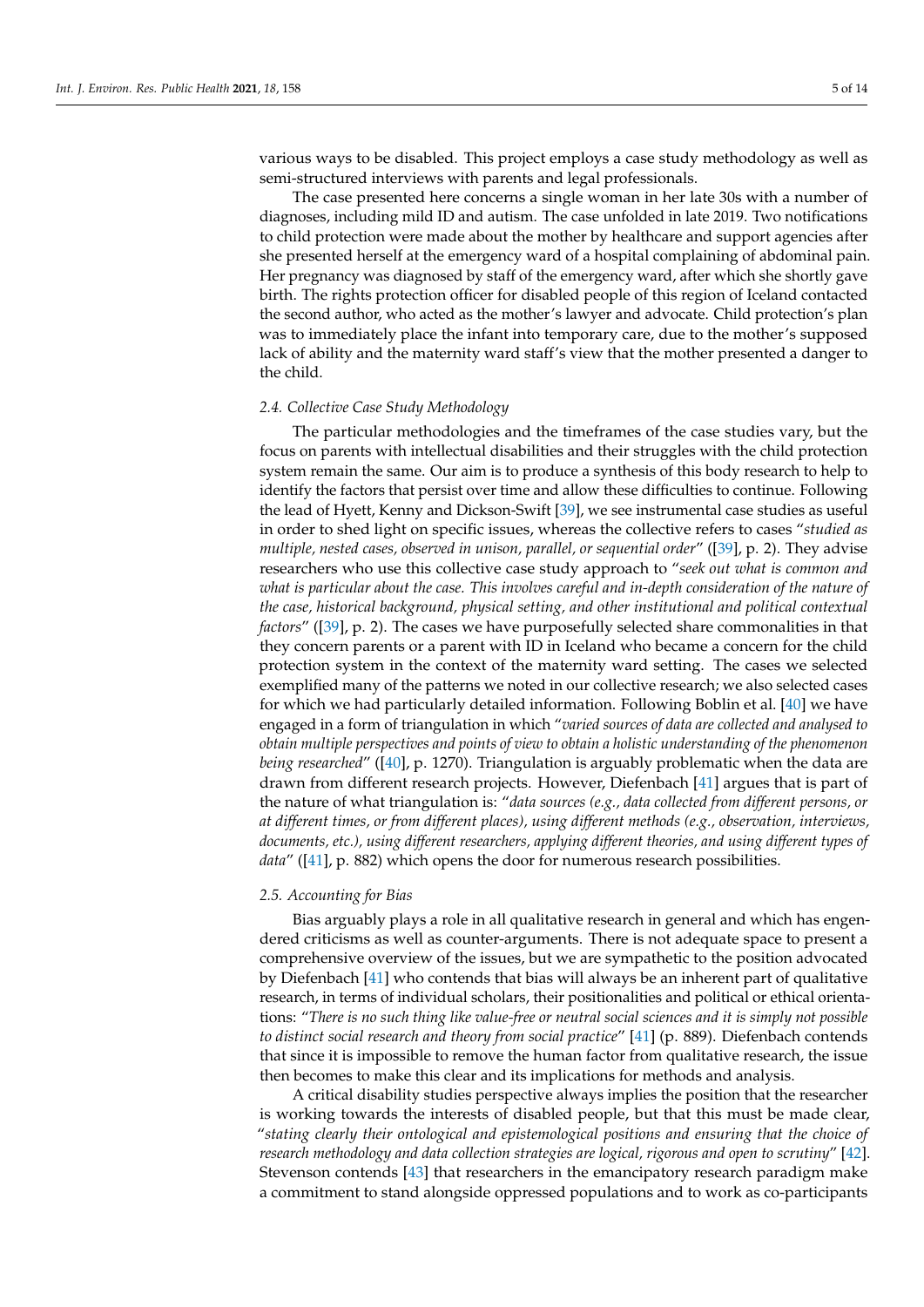committed to the study of change ([\[43\]](#page-13-26), p. 38). The third author, after two decades of working with families headed by parents with intellectual disabilities, purses this advocacy and emancipatory model of research. The second author works as a legal professional and advocate on behalf of disabled people. The first author originally engaged in this

research from a more distanced perspective, working at the intersection of anthropology and disability studies but not in the area of disability and parenting issues. However, in terms of full disclosure all authors have played roles, to varying degrees, as advocates for some of the parents in our body of research, either through providing assessments for the parents and their lawyer, as advocates for parents in the courts, or providing other forms of social support.

#### *2.6. Ethical Review*

The first project (2001–2003) was notified in 2000 to what was referred to as 'tölvunefnd' (no. 2000/796) under the auspices of the Icelandic Data Protection Authority (Persónuvernd), which was the only existent body at the time in Iceland that oversaw research practices. The project and its methodology was not deemed to be in breach of ethical research practices. The second project (2014–2016) received ethical review and approval from the Icelandic national bioethical committee, Vísindasiðanefnd, in 2014 (no. 14-062). The third project (2020–2022) was submitted for commentary to the Ethics Committee of the University of Iceland which determined that the study does not contravene the University's Code of Ethics and had no reason to oppose the study (Vísindasiðanefnd Háskóla Íslands— 7.4.2020). All names provided in the cases are pseudonyms, and certain details and dates have been altered or left imprecise in order to preserve as much as possible the privacy of the individuals concerned.

#### **3. Findings**

As the result of our collaborative case study analysis of three research projects, we have identified three major themes, and a number of related sub-themes, pertaining to the experiences of parents with intellectual disabilities in the maternity ward setting in Iceland. We contend that these themes interrelate and are conjoined due to the factors of structural and obstetric violence pertaining to parents with intellectual disabilities and a weak connection to the changing human rights environment. The major themes are Poor working practices, Lack of trust, and Selective focus. Evidence of these themes can be found in each research project spanning a twenty-year timeframe despite a changing social and human rights environment in Iceland concerning disability.

# *3.1. Poor Working Practices*

A major theme we identified in all three cases are Poor working practices. Some instances are suggestive that basic administrative mismanagement and incompetence are responsible, but others we contend arise as the result of the factors of disability and structural violence. One sub-theme is the persistent lack of knowledge and professionalism as to how to react to and support parents with intellectual disabilities. Another related subtheme is the poor information provided to families and their supports, and the alignment of the views of the professionals.

#### 3.1.1. Lack of Knowledge and Professionalism

In Case One the parents, both of whom have intellectual disabilities (Halli and Anna, pseudonyms), were forced to stay in the hospital for eleven days after the birth of their child while the hospital staff, social services and child protection worked out what to do. This ultimately resulted in the couple permanently losing custody of their child some six weeks later. A plan was initially implemented by social services to support the parents, however a key social worker was on vacation when Anna went into labour prematurely, resulting in what the social worker described as an "*absolute shambles*," as the hospital staff appeared to panic when faced with the prospect of the risks they perceived in discharging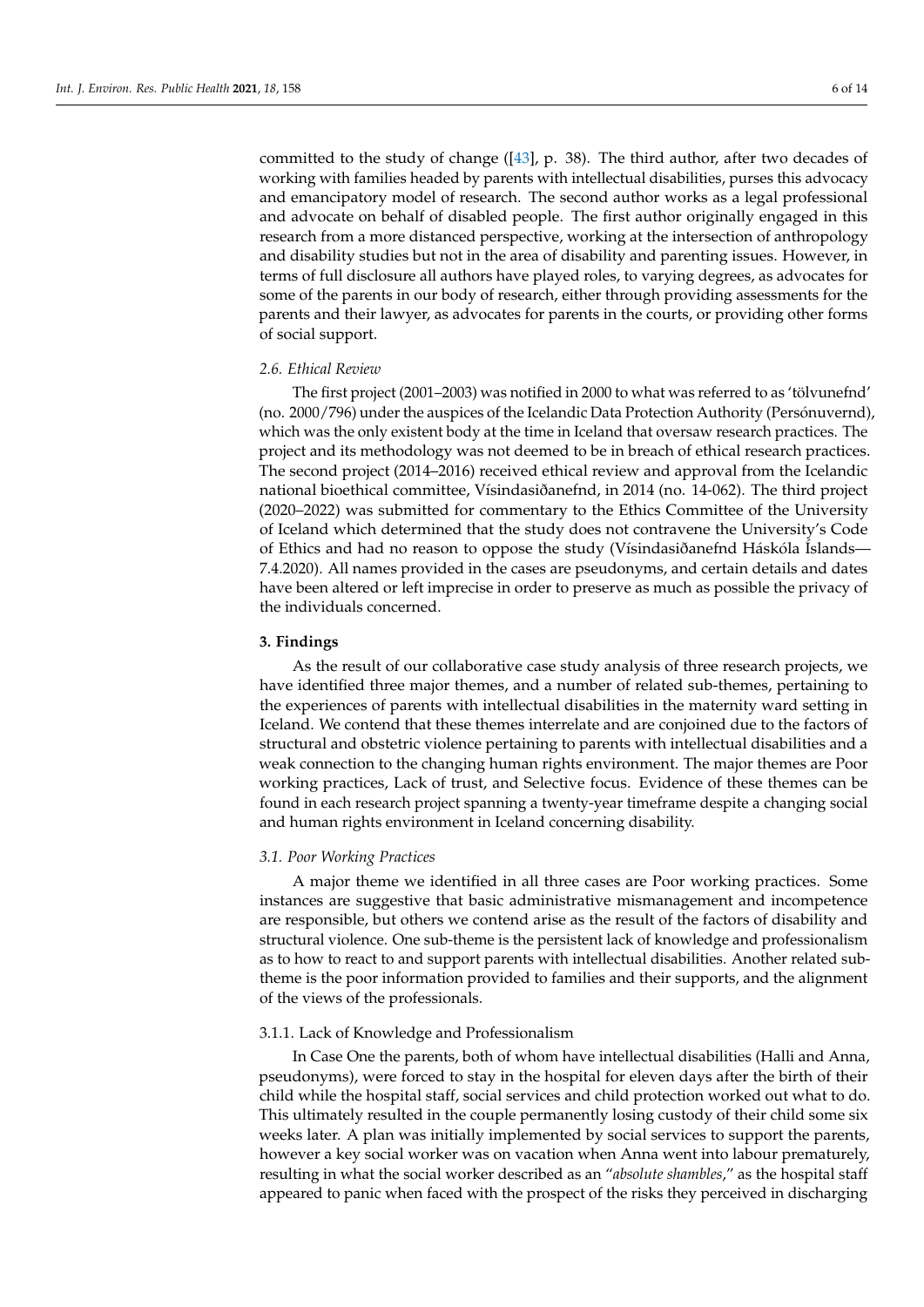the parents and notified child protection. After a brief ten-day stay at a training home were the new parents could be observed, the couple were forced to sign a temporary custody deprivation order. A paediatric nurse with experience in supporting parents with intellectual disabilities, and who met the mother and was aware of the circumstances, commented upon how the case was handled:

"*I consider a three-month period in the training home the minimum time required for these parents [and] only then should a decision be taken on the way forward* . . . *A big part of my work is to prevent staff from overreacting because parents have learning difficulties; an overreaction that would not happen if it had been other parents.*"

Anna's mother argued that the lack of proper support tailored to meet the couple's needs appeared to make custody deprivation a forgone conclusion: "*With a training period being both short and inadequate they never stood a chance*".

In Case Two, which occurred around a decade later, a notification to CP was made concerning similar fears by healthcare staff about the child rearing abilities, or more accurately the lack thereof, of a couple with intellectual disabilities (Daníel and Dísa, pseudonyms). In this case, after the healthcare services reported Dísa's pregnancy to child protection, the assigned CP worker required that the couple partake in certain training activities for expectant parents. This in and of itself was not unusual, though some of the specific activities were. For example, the couple had to carry around training dolls that they had to treat like infants, which they found humiliating and degrading. Both Daníel and Dísa each had their own doll, despite only having one child. Additionally, the father's doll repeatedly malfunctioned which caused the parents undue stress and anxiety. Other practices departed from the expected norms. When the child was born prematurely, CP decided that the assessment should be carried out in the maternity ward. The parents found it very uncomfortable to undergo a parenting assessment under these circumstances and even some of the maternity ward staff questioned the legality of keeping the parents in the maternity ward against their will while the assessment was conducted.

The third case, which unfolded in late 2019, concerns a single woman in her late 30s (Gerður, pseudonym) with a number of diagnoses, including mild intellectual disability and autism. Two notifications to child protection were made about Gerður by healthcare and support agencies after she presented herself at the emergency ward of a hospital complaining of abdominal pain. Gerður's pregnancy was diagnosed by staff of the emergency ward, after which she shortly gave birth. Child protection's plan was to immediately place the infant into temporary care due to Gerður's supposed lack of ability and the maternity ward staff's view that Gerður presented a danger to the child. A careful examination of the evidence documented by child protection to support their actions revealed sloppy or poor working practices. For example, in a report by a psychiatrist he attests that the mother has no history of psychosis nor disconnects from reality. However, in a summary of the report written by child protection a claim is made that she has a history of psychosis. In a report from a worker hired to observe the mother's interaction with her child, the mother is described as not being able to take direction. Yet in a report written five days later by another worker it is stated that the mother "*takes guidance well*." Gerður's lawyer, after reviewing the case data, commented:

"*Nothing in her medical records supports their claim of incompetence of [Gerður's] ability as a mother and her psychiatrist doesn't see anything standing in the way of her being a mother with proper support*."

# 3.1.2. Poor Communication

In all cases there is evidence that communication between parents, and their families, with healthcare professionals and child protection workers was poor. Information that was provided was often false, misleading or partial and with key stakeholders excluded from meetings and the general flow of information. In Case One, meetings were held and decisions were taken without the parents' full knowledge, and only limited or misleading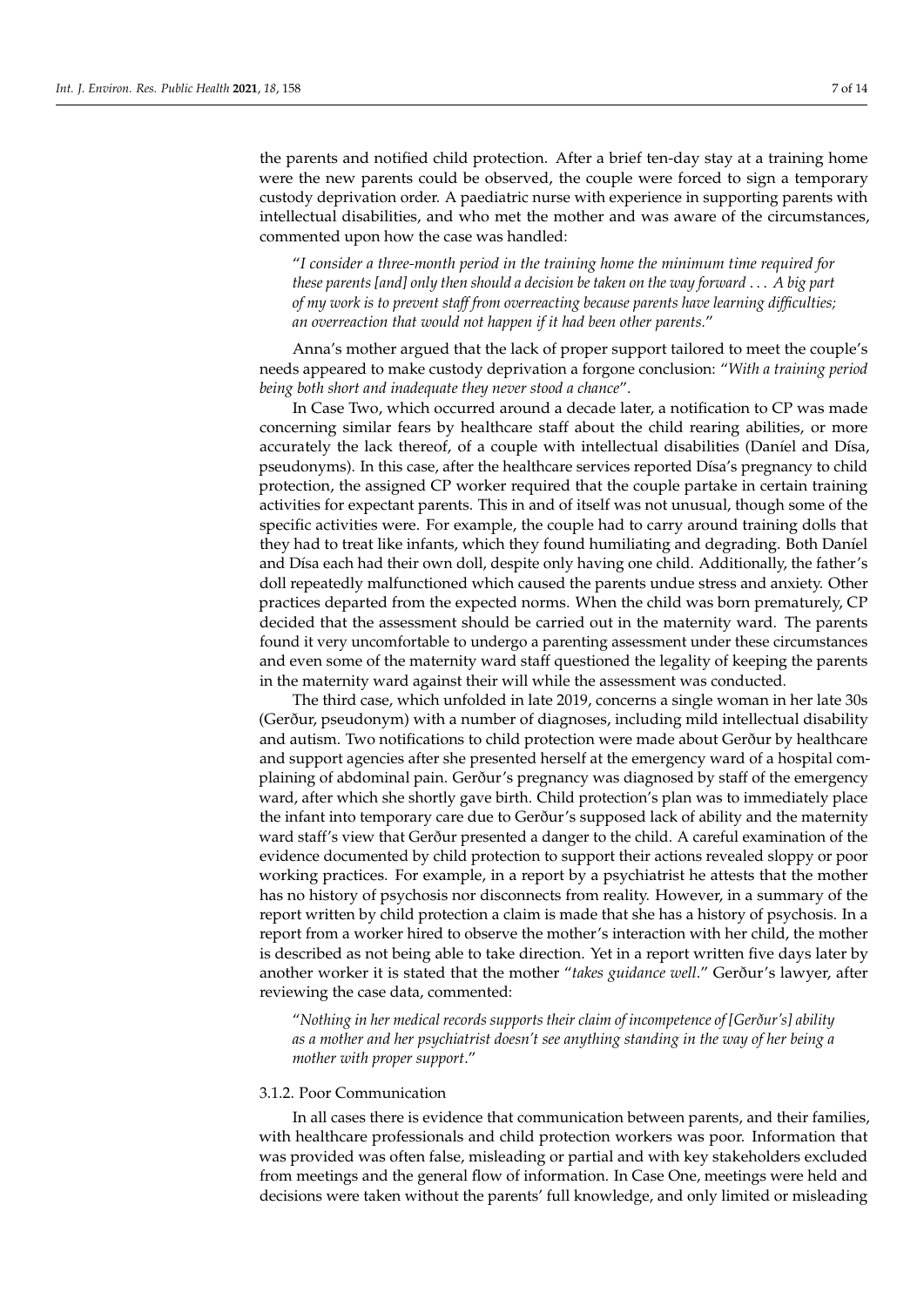information was communicated. Anna's mother commented: "*We as a family felt ill-informed, at times intimidated and never given enough time to consider options or take decisions*." Halli, the father, fully aware of the suspicions about their perceived inability to parent, sought to ensure that they were doing everything right:

"*Again and again we asked them if we were doing anything wrong and they responded everything was good and that all parents can make mistakes* . . . *We received no information about us doing anything seriously wrong. Neither ourselves nor our family were told that something was not good enough about our performance*."

In Case Two, Dísa's mother tried to support her daughter, knowing full well the working practices of child protection after having dealt with CP interference when she was a mother herself. However, despite the full support she gave her daughter, she was rarely listened to or even acknowledged: "*They never listen to me, it is like I was not there*." The voices of the parents only became 'heard' with the help of a highly respected and well-known lawyer in Iceland who acted as an advocate on their behalf. Similarly, in Case Three, Gerður, the mother, when talking to a supportive staff worker complained that in the maternity ward she was only given messages about what she did wrong, but never shown exactly how to do things properly.

3.1.3. Alignment of Maternity Ward and Child Protection Professionals

While there are some critical voices from healthcare professionals, lawyers and other advocates in the data, the data also reveal a strong tendency for the views of professionals to align to favour custody deprivation in the case of parents with intellectual disabilities. After the birth of the child in Case One, both parents and extended family members reported that the views and working methods of most of the professionals, from social services to child protection, to the hospital staff and even their own lawyer and advocate (Ombudsman for disabled people) appeared to align in support of the goal of custody deprivation. Halli's father noted his surprise at how quickly the professionals, who were supposed to be their advocates, turned their backs on the parents:

"*I would have liked to see the lawyer stand with them as I expected any lawyer to stand with and represent their client. Instead he, like the Regional Ombudsman, worked with the other party against the couple*."

Halli, the father, also commented upon this:

"*We feel like both the Regional Ombudsman and the lawyer failed us, they were mainly concerned about us signing the papers and finishing the case.*"

Anna's mother noticed this as well, registering her surprise: "*It was so strange; it was as if our lawyer was representing the Child Protection Service and not my daughter and her partner.*"

In Case Two, both of the parents, Daníel and Dísa, were also subjected to the expected alignment of the professionals against them, as seen in the exclusion of the parents from the flow of information. In Case Three, this alignment occurred rapidly as evidenced in the form the narrative concerning Gerður's inability to parent that was constructed shortly after birth. The maternity ward staff from the start argued that they did not trust Gerður with the child, claiming she knew nothing about infant care. These views were also echoed by child protection staff who were quickly called into the case. A child protection worker stated to Gerður's lawyer that less stringent measures simply could not be taken due to the two notifications that were made by healthcare and support agencies. In her lawyer's view, child protection had essentially reversed the burden of proof; Gerður was judged incompetent by the professionals on the basis, presumably, of her disability and the burden to prove competence was placed upon the mother right from the beginning. The alignment of the views of the professionals also worked against the advocates for the parents. Gerður's personal spokesperson was repeatedly excluded from meetings and information sessions with child protection and healthcare professionals, including the parental assessment process, making it difficult to advocate effectively on behalf of her client.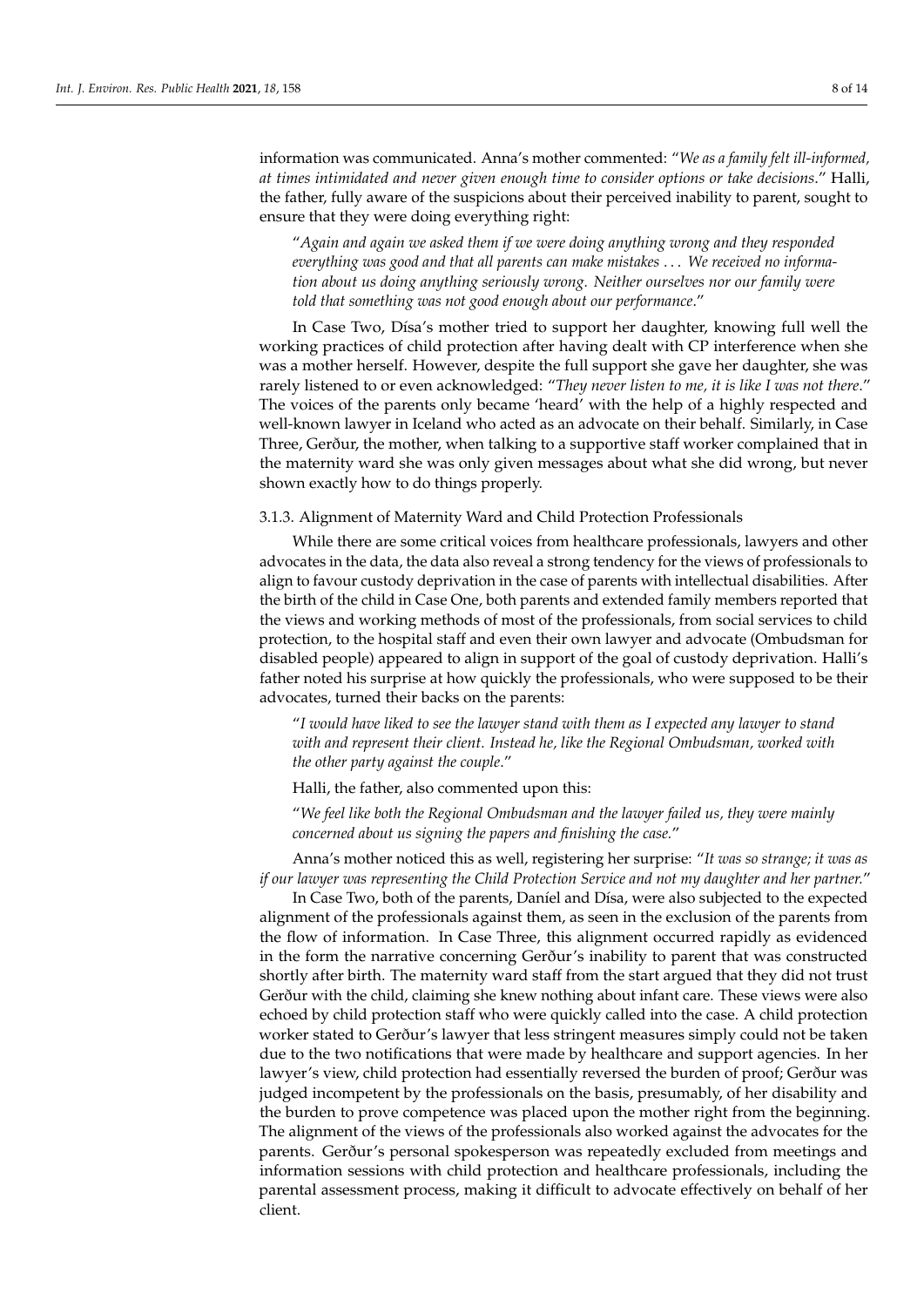# *3.2. Lack of Trust*

A common theme throughout this body of data is the lack of trust. From the point of view of the professionals in the maternity ward setting this is articulated as a lack of trust in the parents' abilities and fear that they will harm their child. From the point of view of the parents, this lack of trust is produced as the result of the amplification of any parenting mistakes they made, the pressures of the constant surveillance they were under and the perceived hostility they encountered on the part of professionals. Particularly in Case Two the initial trust needed to be built, as both parents experienced child protection interference in their lives when they were children.

#### 3.2.1. Under the Microscope

In Case One, the father Halli commented upon the pressures the couple felt due to the constant surveillance they were placed under. This was combined with the perception that the healthcare and child protection workers were primarily focused on documenting their mistakes, rather than providing proper guidance or acknowledging their strengths:

"*We were under the microscope all day. It was very uncomfortable to have someone keeping an eye on us all the time and mainly because we felt they were looking for our mistakes but not if we could do this*."

Anna, the mother, confirmed this:

"*I found this difficult when others were watching me so closely and I was so frightened of making mistakes. Doing this on my own or with people I know very well, like my family, would have been easy*."

This lack of trust in the parents appeared to extend toward family members as well, as Halli's father noted:

"*While Halli and Anna took care of the baby the two staff members stood over them all the time. It was not enough for me to be there, I could sit and watch but I was not trusted to be alone with them*."

In Case Two, both Daníel and Dísa's prior childhood experiences of child protection and foster care left the couple upset and apprehensive about any CP involvement in their lives and which amplified their constant fears the possibility of custody deprivation. Dísa simply stated: "*I just don't trust them*."

#### 3.2.2. The Amplification of Parenting Mistakes

When mistakes did happen, as common particularly with first-time parents, in the context of parents with ID in the maternity ward setting these missteps resulted in a variety of harsh measures, such as notifications to child protection or hostile admonitions from healthcare workers. In Case One, Halli argued that all missteps they made were exaggerated. As evidence he cited a report from the hospital which stated: "*an example of their inadequacy is that they don't sense how much milk the child needs each time nor how often it needs to drink*." He continued to express his frustration about these attitudes:

"*It seemed to us like it had become a crime to ask questions, misunderstanding always followed. I often asked questions like how much should the child get and once when the child was moving I asked if it needed to be fed. I didn't know anything about babies but the way we were treated I feel like they expected us to be born into the parental role*."

Anna's mother noted her surprise as some criticisms that were made toward about his parenting skills:

"*They claimed Halli was tired feeding the child in his arms and put the child into the cot supporting the feeding bottle by the duvet* . . . *They made this out to sound so serious that I thought something terrible had occurred* . . . *In earlier days it was a common practice feeding children in this manner and maybe he hadn't been taught otherwise*."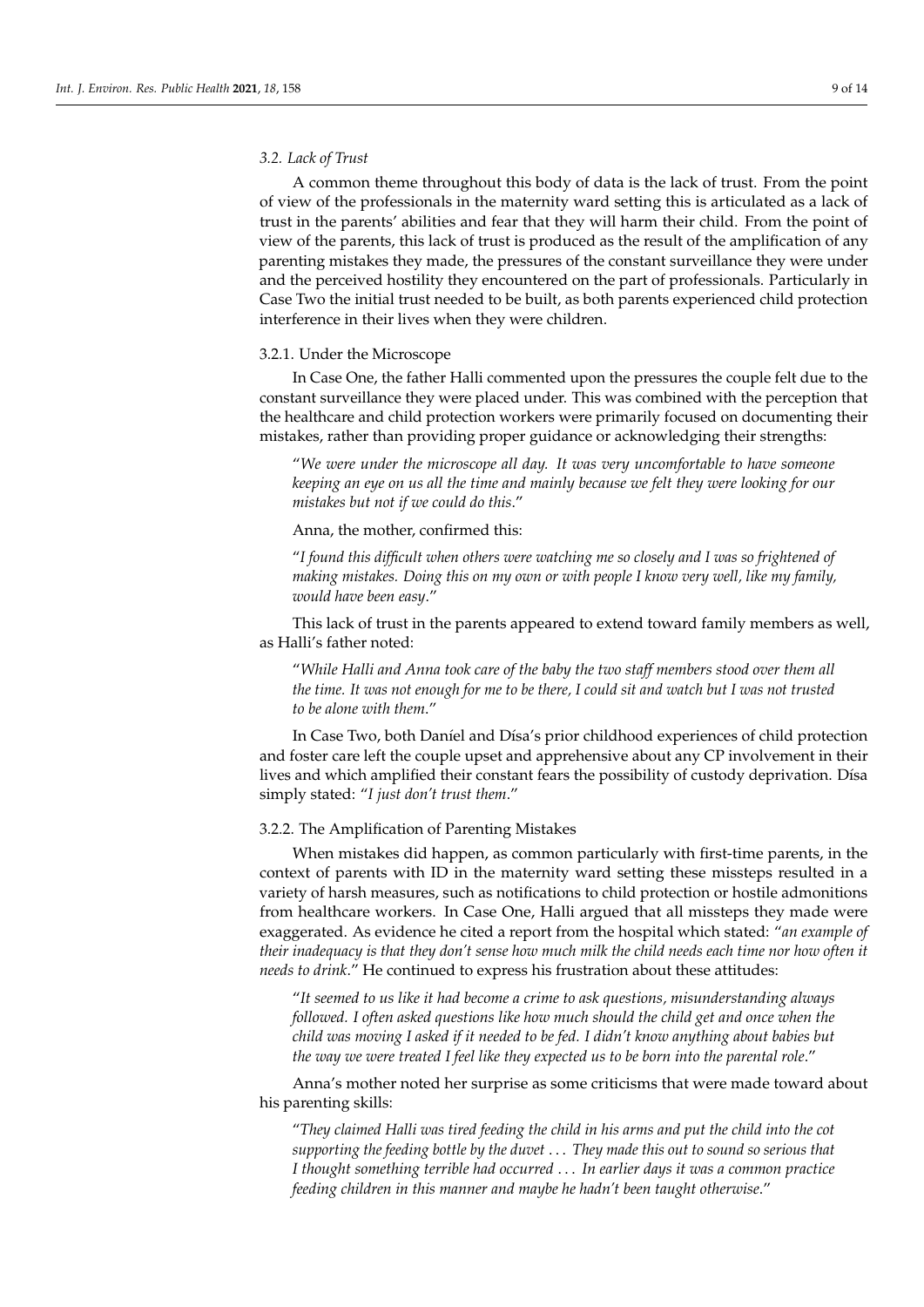In Case Three, Gerður's lawyer described how angrily healthcare workers were toward the mother's lack of knowledge of infant care and any missteps she made. Gerður's lawyer recalled the scene she encountered at the hospital in a meeting with healthcare and child protection workers:

"*At 11 AM I'm at the hospital where there is a meeting with CP and two doctors from the maternity ward. The doctors look upset and say that they don't trust Gerður for one second with the child. They claim that she can't hold it, she almost dropped it and that she has shown no interest in the child. She didn't know how to feed it or change it. I tried to get them to understand that having a baby was a shock to anyone let alone if you didn't know you were pregnant and had ID or autism*."

# *3.3. Selective Focus*

In all cases there is a notable selective focus on the factor of disability on the part of healthcare and child protection. The factor of ID itself is at times either selectively ignored, or exaggerated to the point where all parenting lapses or missteps are attributed to the impairment and which overlooks or ignores the relevant context in which the incident occurred. The parents in these cases, as in the cases in our broader body of research, have some form of intellectual or development disability. This status is often implicitly or explicitly invoked to explain any and all behaviours of the parents that are seen as troubling. The parents are keenly aware of how negatively they are viewed by the healthcare and child protection system, and the emphasis that is placed upon their impairments. In Case One the father Halli made this clear: "*often I feel like they regard me as an idiot that doesn't know what is going on. I feel like they speak down to both Anna and myself*." Anna added: "*I agree*." The attitudes on display in the maternity ward setting appeared to confirm their views. A healthcare worker basically infantilized the couple in an interview, stating:

"*Both of them were very caring, that was not the problem. However, we soon recognised how they were like small children themselves who could not assess their child's needs accurately* . . . *There were many things in their behaviour that made us feel like they were children looking after a child*."

These views appeared to extend beyond the healthcare workers to other professionals. For example, during Anna's pregnancy a worker from social services encouraged her to have an abortion even though there was no serious health issue with regard to the viability of the foetus. In Case Three, a significant amount of text in reports about the mother is devoted to negative descriptions of her physical appearance and a mention was also made that she spent most of her day in the hospital watching "cartoons" without any qualification as to the relevance of these observations about the matter at hand which was assessing parental competence in the context of a disabled mother who just experienced an unexpected birth.

It is notable how at times the factor of ID is selectively invoked, and the relevant context downplayed or ignored. Throughout the narratives of the case data the assessments about the parents' lack knowledge and skills is routinely divorced from the fact they are first time parents. This is particularly significant in Case Three where the mother did not know she was pregnant until she went into labour and no seeming allowance is given for her lack of knowledge and preparation in infant care. An analysis of the reports produced by child protection about the mother Gerður suggest that an emphasis was placed upon her lack of awareness of her pregnancy as one key factor upon which to make a case for her inability to be responsible for a child. In Case One, Anna's aunt went to visit her niece in the hospital and was surprised to learn that she had been discharged and the child taken into care by child protection. Upon asking why Anna's parents were not informed of this, Anna's aunt was told by a healthcare worker: "*Because they are consenting adults and do not live with their parents*." Anna's mother sarcastically commented: "*Suddenly they were considered fully able*."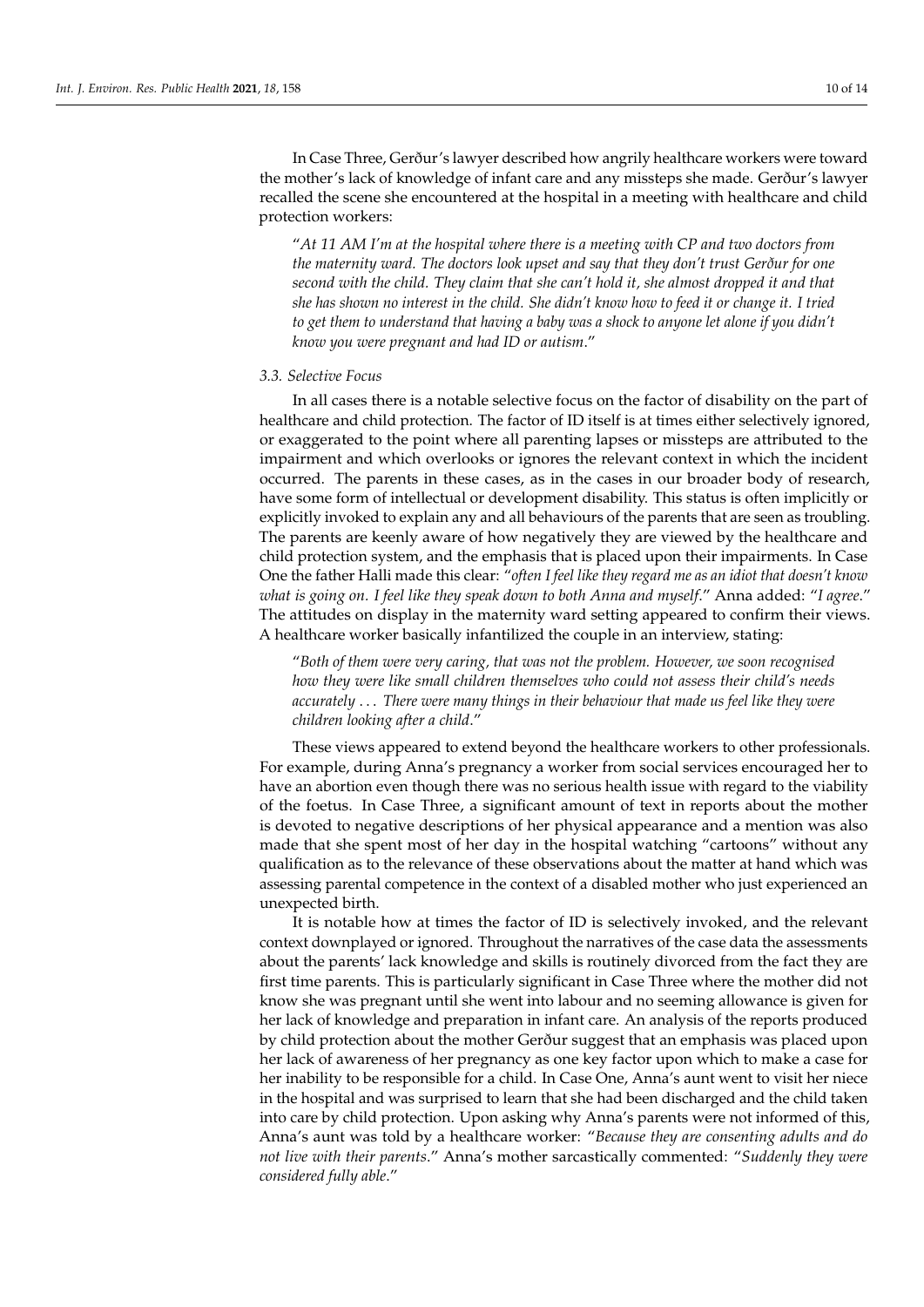# **4. Discussion**

We have employed a collective case study methodology to re-examine the data from three case studies drawn from three research projects in Iceland spanning a twenty-year period. The cases all concern parents with intellectual disabilities and their difficult experiences in the maternity ward setting. The cases were selected in part because of our detailed knowledge about them, but also because they exemplified larger patterns we have become aware of as the result of our collective research and professional experience in Iceland. Our aim is to identify, through a longitudinal and comparative framework, what these patterned difficulties are with the goal of contributing to understanding why they persist despite a changing disability rights environment. We have identified three major themes—Poor working practices, Lack of trust, and Selective context—and a number of related sub-themes that are common to their collective experiences. Parents with disabilities, and intellectual disabilities in specific, are not the only parents to lose custody of their children to child protection. However, the disproportionate rate at which these parents lose custody of their children, as noted in the international literature [\[2](#page-12-1)[–4\]](#page-12-2), warrants further attention. As is the persistence of these outcomes pertaining to custody deprivation.

The key to our analysis is the framework of structural violence, drawn from the work of Galtung [\[21\]](#page-13-5) and extended with the concept of obstetric violence [\[23](#page-13-7)[–29\]](#page-13-12) in light of our focus on the maternity ward setting. The direct act of custody deprivation is supported by structural and cultural factors which limit the life chances and opportunities of these parents in general, and their ability to maintain the custody of their children in specific. The marginality and isolation of the parents in Cases Two and Three was significant, rendering them particularly vulnerable when the views of the professionals aligned against them. Case One was different in that both parents had the support of their extended families. Yet even this did not make them, or their families, immune to forms of structural violence. We provided examples of where family members and advocates were also ignored and excluded from the flow of information. In Case One, so convinced of the parents' inabilities even the grandfather was not trusted to be alone with the parents and his grandchild. The persistent lack of knowledge about supporting parents with intellectual and developmental disabilities, the selective focus on context when assessing the parents, and lack of trust continued to result in child protection rapidly choosing custody deprivation as a solution. The fears and exaggerated views of parenting with a mild or even borderline ID appeared to play a significant role, from focusing on weaknesses instead of strengths, assuming the parents are a risk from the outset despite a lack of evidence, to the apparent panic that seemed to take hold in the maternity ward.

The analysis of structural violence allows us to pay closer attention to the interconnections between the act of child removal itself, the structurally-based disempowered positions of the parents (and by extension their families), and the negative cultural attitudes toward parenting with ID. Cultural violence is an important lynchpin in Galtung's conceptualization of violence. These ideologies explain or legitimate the actions of child protection in cases where custody deprivation appears to be predicated primarily upon the factor of disability. Within the obstetric violence literature, the hostile and negative attitudes toward mothers who are poor, or indigenous or of ethnic minority status are evident [\[24–](#page-13-8)[27\]](#page-13-10) and maternity ward staff may not look favourably upon their parenting abilities. But in our estimation custody deprivation on the basis of these marginalised statuses alone did not seem to be pursed to the same degree and intensity as with parents with intellectual disabilities. The persistent hostility displayed toward the very idea of these parents being parents by healthcare and child protection professionals was notable in the data in all three cases. Eugenic inspired policies and practices have been pursued against disabled people across the North Atlantic, including Iceland [\[9\]](#page-12-7), in the past but there is some evidence that these attitudes persisted into the early 21st century. For example, the parents in Case One were advised to abort their child, even though there was no medical basis for this. We have seen some limited evidence of a less extreme nature of this kind of thinking in more recent years. In one example Dísa, the mother from Case Two, was pressured to use an implanted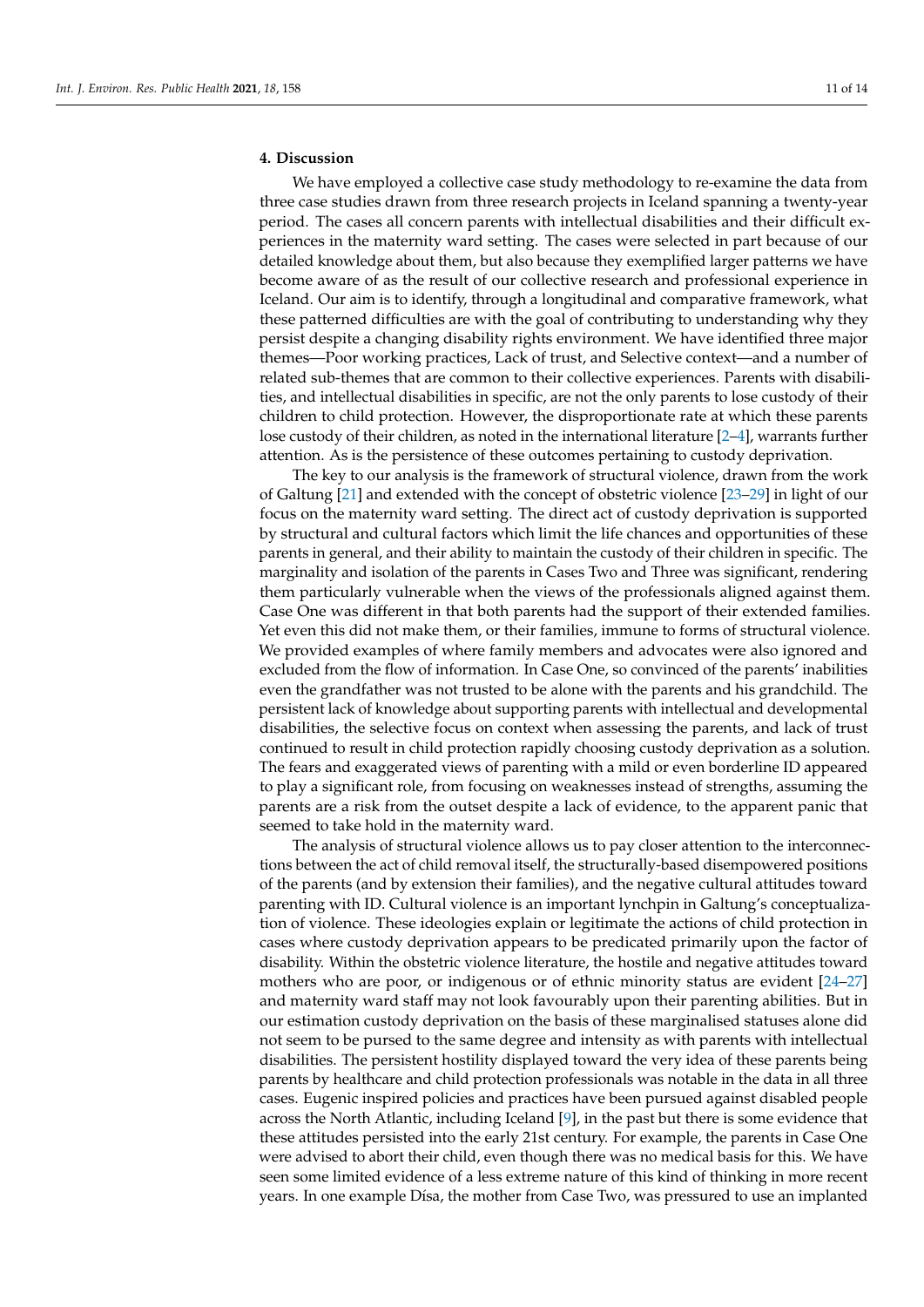form of contraception. In Case Three, this form of contraception (Is. getnaðarvarnarstafur) was implanted in the mother in the maternity ward. We have pondered if these are but a more socially acceptable form of the prevention of parenting with ID in an era in which forced sterilization and coerced abortion are illegal and institutionalization has generally fallen out of favour.

The contextual background of our re-analysis of the data concerns the changing social and human rights environment in Iceland in regard to the rights of disabled people. As Iceland signed (2007) and ratified (2016) the United Nations Convention on the Rights of Persons with Disabilities (CRPD) we wanted to know if there was any evidence for the influence of the CRPD or a general language of disability rights in the case data. In the Case One, which pre-dated the CRPD, there is no evidence of the articulation of a discourse of human rights in general or in regard to disability in specific. In both the postsigning and post-ratification environment in Iceland, the CRPD does not seem to have been incorporated into CP working practices in our case data. There appears to be a persistent view within CP that the right to reasonable accommodation is based on the assumption that the rights of the parents and the rights of the child are in contradiction. If everything is narrated through the perceived rights of the child (not to have a disabled parent), the rights articulated within the CRPD become moot, as are any procedural guidelines for working with parents with ID. Child protection in Iceland remain hostile toward the idea of parenting with an intellectual disability. This can be seen in our case data but also in the operational definition of parental neglect in Iceland (2012). The definition holds that, among other things, leaving a child in the temporary care of someone deemed to be unfit or incompetent is considered to be a form of neglect, and this includes leaving children in the care of someone who is developmentally impaired (Is. þroskaskert) [\[31\]](#page-13-14).

During the course of our analysis of custody deprivation cases from 2002 to 2016, there were negligible references to human rights and parenting in relation to disability. Since this time the second author, who works as a legal professional in Iceland, could think of very few custody deprivation cases which invoked the CRPD; one example being the Icelandic Supreme Court case 435/2017 which ruled that the interests of the child, supported by the Icelandic Constitution, Icelandic Child Protection Act and the UN Convention on the Rights of the Child, take precedent over the rights of the parents and Article 23 of the CRPD. The influence of the CRPD on the ideologies and working practices in the child protection system continue to remain weak, though further research would need to be done to determine if this is so, and why. At the time of writing, the national level child protection agency in Iceland, Barnaverndarstofa, makes no reference to the CPRD, and this is significant as one of their purposes is to guide the work of the local level municipal child protection committees.

Caution needs to be employed toward the findings due to the limited sample size, though the cases selected serve as exemplars of larger patterns we have noted in our collective research and professional experience in Iceland. Further work still needs to be done in order to strengthen our claims. Despite our findings, the effects of the changing human rights context in Iceland concerning disabled people and child protection remains to an extent unclear and continues to be an area which calls for further investigation into why this is. Further research into the education and training of child protection workers, and the organizational culture within CP, would be another way forward in order to understand why these patterns in Iceland persist.

#### **5. Conclusions**

We contend that our collective case study re-analysis suggests that patterned forms of structural violence persist against parents with intellectual disabilities who come into contact with the child protection system in Iceland, particularly in the maternity ward setting. The patterns have shown to be resilient, despite the cases here occurring at different points within a twenty-year time span and set against the background of a changing legal and human rights environment in Iceland. The signing and ratification of the CPRD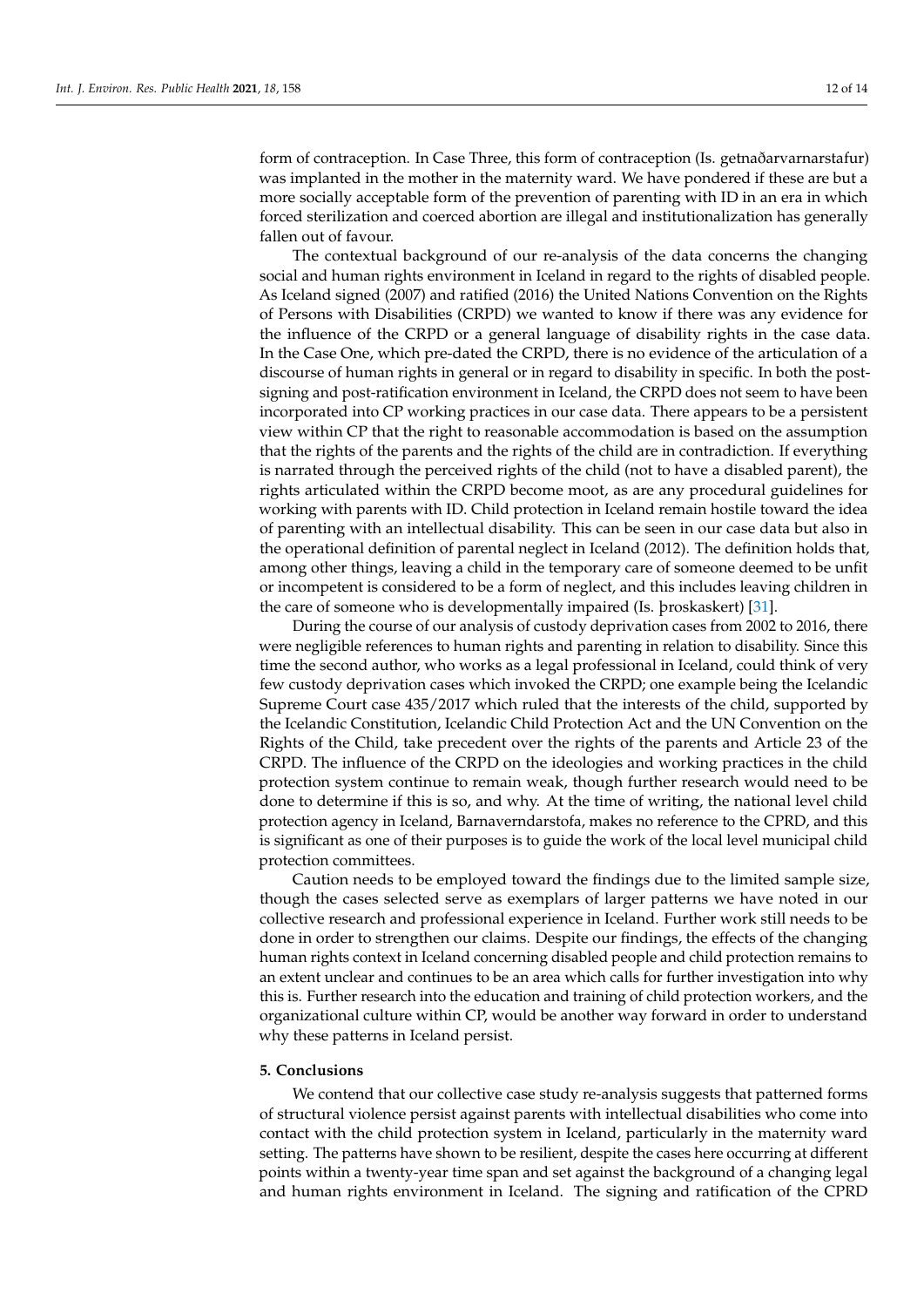appears to have limited effects in this area. Finally, we contend that structural violence, and obstetric violence in particular, remains a useful analytical framework from which to understand the experiences faced by these parents and could also be useful for advocacy purposes in drawing attention to the issues and lobbying for meaningful systematic change.

**Author Contributions:** Conceptualization, J.G.R.; methodology, J.G.R., H.B.B., H.B.S.; formal analysis, J.G.R., H.B.S.; investigation, H.B.B., H.B.S.; data curation, H.B.B., H.B.S.; writing—original draft preparation, J.G.R.; writing—review and editing, J.G.R., H.B.B., H.B.S.; project administration, J.G.R., H.B.S.; funding acquisition, J.G.R., H.B.S. All authors have read and agreed to the published version of the manuscript.

**Funding:** This research was funded by multiple research projects covering the time periods discussed. This includes funding provided by Rannís (Icelandic Centre for Research) for the doctoral project of Hanna Björg Sigurjónsdóttir (Family support services and parents with learning difficulties, 2005); Rannsóknasjóður Háskóla Íslands (University of Iceland Research Fund) for the project Family life and disability (2014–2016); and Rannsóknasjóður Háskóla Íslands (University of Iceland Research Fund) for the project Disability, immigration and multigeneration: intersecting factors in child protection cases (2020–2022).

**Institutional Review Board Statement:** The first project (2001–2003) was notified in 2000 to what was referred to as 'tölvunefnd' (no. 2000/796) under the auspices of the Icelandic Data Protection Authority (Persónuvernd). The project and its methodology was not deemed to be in breach of ethical research practices. The second project (2014–2016) received ethical review and approval from the Icelandic national bioethical committee, Vísindasiðanefnd, in 2014 (no. 14-062). The third project (2020–2022) was submitted for commentary to the Ethics Committee of the University of Iceland which determined that the study does not contravene the University's Code of Ethics and had no reason to oppose the study (Vísindasiðanefnd Háskóla Íslands—7.4.2020).

**Informed Consent Statement:** Informed consent was obtained from all subjects involved in the study.

**Data Availability Statement:** The data presented in this study are available on request from the corresponding author. The data are not publicly available due to ethical and privacy issues.

**Conflicts of Interest:** The authors declare no conflict of interest.

# **References**

- <span id="page-12-0"></span>1. Sigurjónsdóttir, H.B. Family Support Services and Parents with Learning Difficulties. Ph.D. Thesis, University of Sheffield, Sheffield, UK, 30 November 2005.
- <span id="page-12-1"></span>2. Llewellyn, G.; McConnell, D.; Ferronato, L. Prevalence and outcomes for parents with disabilities and their children in an Australian court sample. *Child Abus. Negl.* **2003**, *27*, 235–251. [\[CrossRef\]](http://dx.doi.org/10.1016/S0145-2134(03)00004-8)
- 3. McConnell, D.; Llewellyn, G. Stereotypes, parents with intellectual disability and child protection. *J. Soc. Welf. Fam. Law* **2002**, *24*, 297–317. [\[CrossRef\]](http://dx.doi.org/10.1080/09649060210161294)
- <span id="page-12-2"></span>4. Booth, T.; Booth, W.; McConnell, D. The prevalence and outcomes of care proceedings involving parents with learning difficulties in the family courts. *J. Appl. Res. Intellect. Disabil.* **2005**, *18*, 7–17. [\[CrossRef\]](http://dx.doi.org/10.1111/j.1468-3148.2004.00204.x)
- <span id="page-12-3"></span>5. Callow, E.; Tahir, M.; Feldman, M. Judicial reliance on parental IQ in appellate-level child welfare cases involving parents with intellectual and developmental disabilities. *J. Appl. Res. Intellect. Disabil.* **2017**, *30*, 553–562. [\[CrossRef\]](http://dx.doi.org/10.1111/jar.12296) [\[PubMed\]](http://www.ncbi.nlm.nih.gov/pubmed/27891762)
- <span id="page-12-4"></span>6. Feldman, M.A.; Ducharme, J.M.; Case, L. Using self-instructional pictorial manuals to teach child-care skills to mothers with intellectual disabilities. *Behav. Modif.* **1999**, *23*, 480–497. [\[CrossRef\]](http://dx.doi.org/10.1177/0145445599233007) [\[PubMed\]](http://www.ncbi.nlm.nih.gov/pubmed/10467893)
- <span id="page-12-5"></span>7. Tarleton, B. Working with parents with intellectual disabilities in child care proceedings. In *The Wiley Handbook of What Works in Child Maltreatment*; Dixon, L., Perkins, D.F., Hamilton-Giachritsis, C., Craig, L.A., Eds.; John Wiley & Sons: Hoboken, NJ, USA, 2017; pp. 433–451.
- <span id="page-12-6"></span>8. Campion, M.J. *Who's Fit to be a Parent?* Routledge: London, UK, 1995; pp. 133–166.
- <span id="page-12-7"></span>9. Sigurjónsdóttir, H.B.; Rice, J.G. Stigmatic representation of intellectual disability and termination of parental custody rights. In *Intellectual Disability and Stigma: Stepping out from the Margins*; Scior, K., Werner, S., Eds.; Palgrave Macmillan: London, UK, 2016; pp. 77–90.
- <span id="page-12-8"></span>10. Collings, S.; Grace, R.; Llewellyn, G. The role of formal support in the lives of children of mothers with intellectual disability. *J. Appl. Res. Intellect. Disabil.* **2017**, *30*, 492–500. [\[CrossRef\]](http://dx.doi.org/10.1111/jar.12361) [\[PubMed\]](http://www.ncbi.nlm.nih.gov/pubmed/28397395)
- 11. Strnadová, I.; Bernoldová, J.; Adamčíková, Z.; Klusáček, J. Good enough support? Exploring the attitudes, knowledge and experiences of practitioners in social services and child welfare working with mothers with intellectual disability. *J. Appl. Res. Intellect. Disabil.* **2017**, *30*, 563–572. [\[CrossRef\]](http://dx.doi.org/10.1111/jar.12307)
- 12. Mayes, R.; Llewellyn, G. Mothering differently: Narratives of mothers with intellectual disability whose children have been compulsorily removed. *J. Intellect. Dev. Disabil.* **2012**, *37*, 121–130. [\[CrossRef\]](http://dx.doi.org/10.3109/13668250.2012.673574)